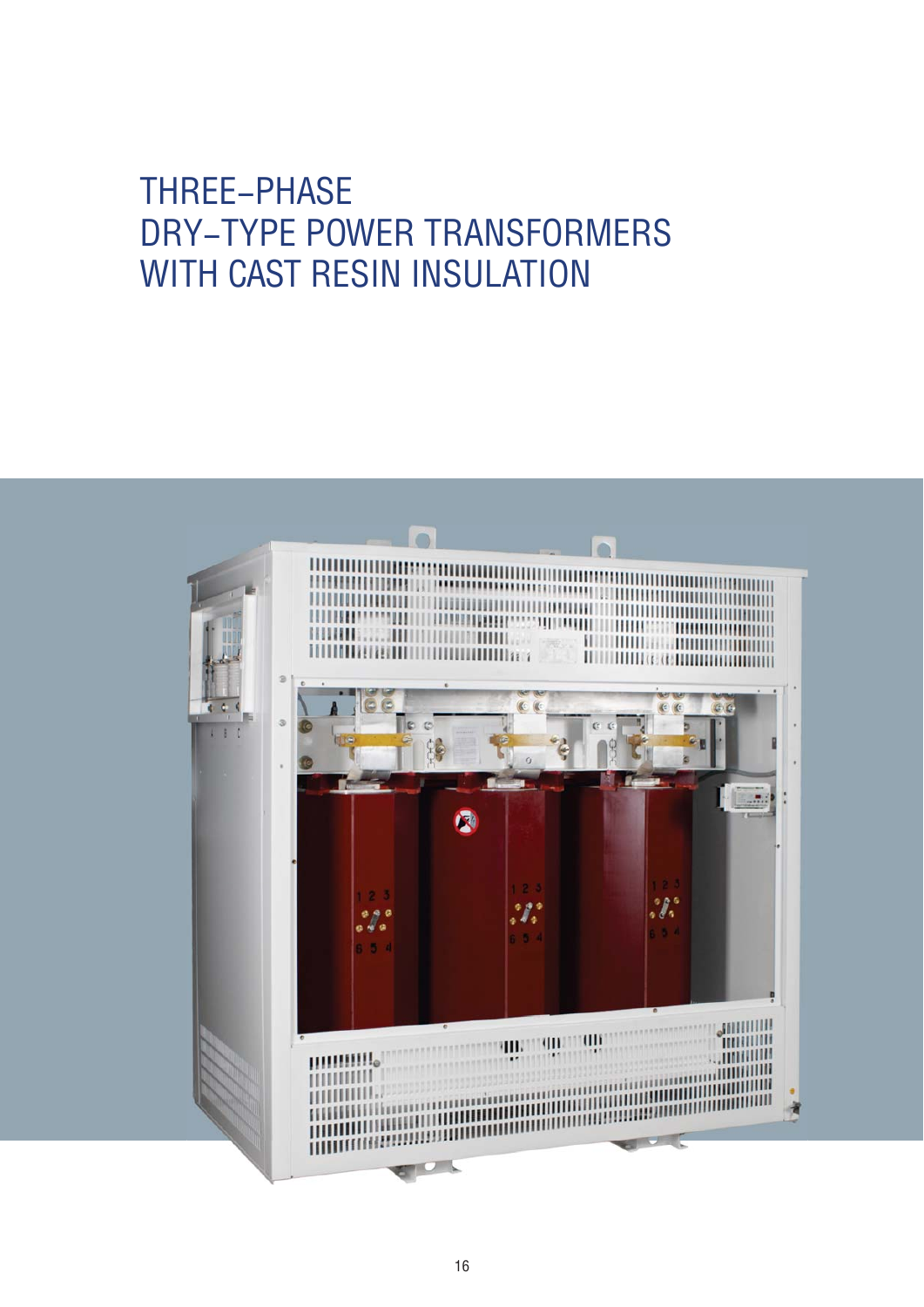### THREE-PHASE DRY-TYPE POWER TRANSFORMERS WITH CAST RESIN INSULATION

Three–phase dry–type power transformers with GEAFOL cast resin insulation, with voltage up to 10 kV are intended for transforming of a.c. energy in power networks and at energy consumers, of 50 Hz rated frequency.

The transformers are designed for indoor operation, under temperate climate conditions (minus 45 to plus 40 °С). Relative air humidity 75% at 15 °С. The environment shall be inexplosive, with dust content concentrations not affecting the transformer parameters to inadmissible limits. Operation altitude 1000 m max.

The transformers are equipped with SIEMENS windings. The insulation thermal-endurance is of F class. For windings insulation is applied epoxy compound with a quartz filler. Additionally the windings are reinforced with fiberglass which excludes cracking of epoxy compound even under the transformer overload. GEAFOL does not exert deleterious effect on environment, does not develop toxic gases even under arc discharges. Owing to such insulation the windings are maintenance-free.

Transformers are able to be operated in the networks exposed to lightning and switching overvoltages. They are of low noise level and of high withstandability against short-circuit currents.

Transformers provide full ecological and fire safety, can be installed in the places requiring increased safety (underground, mines, cinema, domestic and municipal buildings), in the places with high requirements for safe environment (water intake stations, athletic facilities, health resort zones), at industrial enterprises, iron-and-steel works, chemical plants, power plants in close proximity to load centers, that allows to avoid expenses connected with erection of electric power substations. The transformers provide saving of distributing bus-bars and low-voltage cables, reduce their electric losses.

Voltage regulation within  $\pm$  5 % range is carried out by 2,5 % steps at a fully deenergized transformer through resetting of jumpers.

For overheat protection the transformers are equipped with thermister controlled devices inbuilt in LV-windings . For power increase up to 30 % transformers can be fitted with air fans automatically controlled. Noise level of transformers with operating fans does not exceed 80 dBA. At a Customer's order vibration damping supports can be delivered as an option.

Transformers are manufactured of various protection degrees: IР00, IР21, IР31. At a Customer's order the transformers may have characteristics differing from those indicated in Tables 3, 4, and be of any desired design and climatic versions.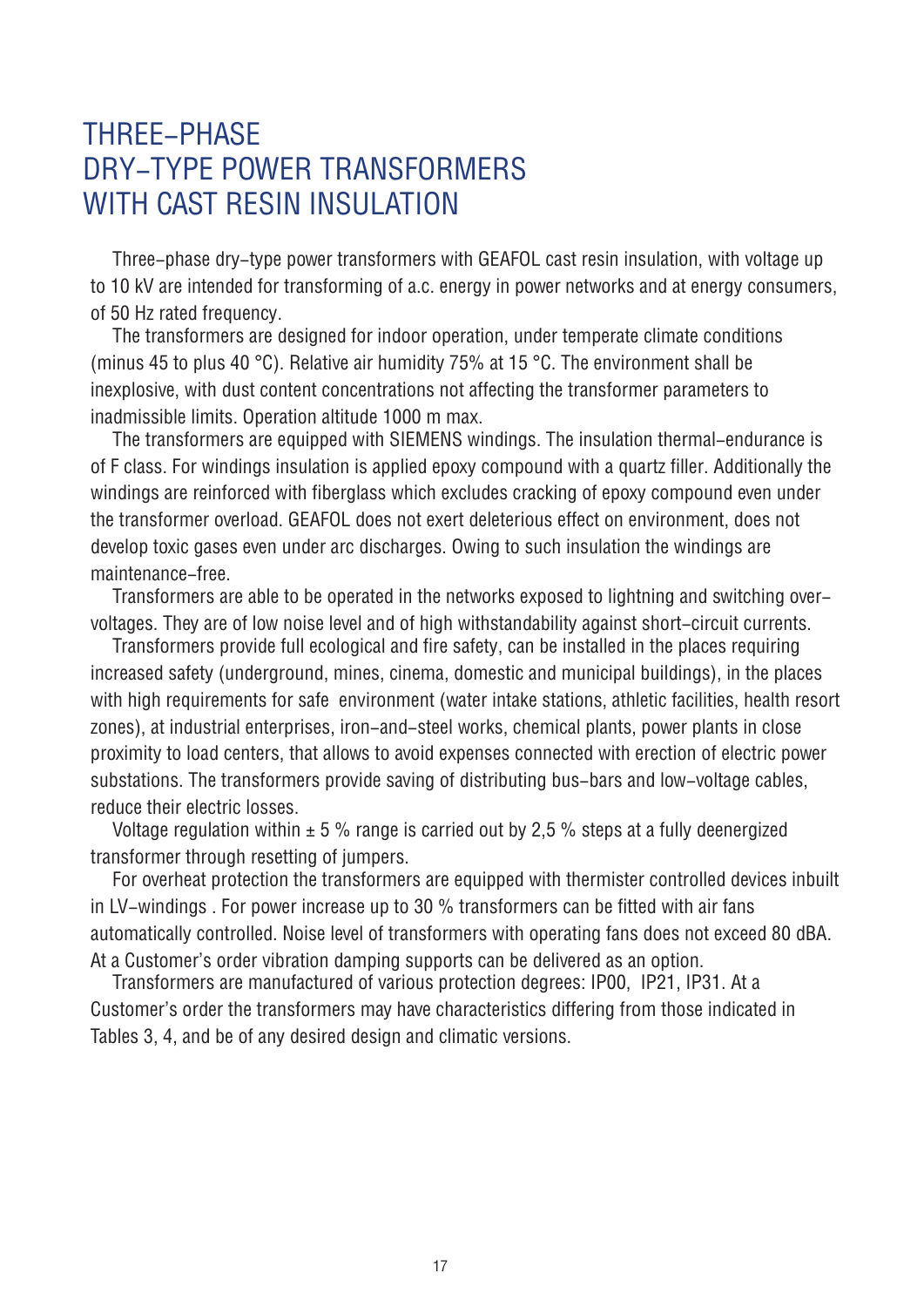| Rated<br>power, kVA | Rated<br>high<br>voltage,<br>kV | Rated<br>low<br>voltage,<br>kV | Winding<br>connection/<br>vector<br>group | Short-<br>circuit<br>loss, W | Short-<br>circuit<br>voltage,% | No-load<br>loss, W | Sound<br>power<br>level,<br>dBA | Length,<br>mm(L) | Width,<br>mm(W) | Height,<br>mm(H) | Weight,<br>kg |
|---------------------|---------------------------------|--------------------------------|-------------------------------------------|------------------------------|--------------------------------|--------------------|---------------------------------|------------------|-----------------|------------------|---------------|
| 100                 | 10                              | 0.4                            | Dyn11                                     | 1800                         | 4.0                            | 600                | 59                              | 1250             | 700             | 1000             | 750           |
| 160                 | 10                              | 0.4                            | Dyn11                                     | 2550                         | 4.0                            | 700                | 62                              | 1300             | 700             | 1080             | 800           |
| 250                 | 10                              | 0.4                            | Dyn11                                     | 3000                         | 5.5                            | 900                | 65                              | 1420             | 1000            | 1245             | 1200          |
| 400                 | 10                              | 0.4                            | Dyn11                                     | 3900                         | 5.5                            | 1200               | 68                              | 1420             | 1000            | 1395             | 1550          |
| 630                 | 10                              | 0.4                            | Dyn11                                     | 5730                         | 5.5                            | 1650               | 71                              | 1520             | 1000            | 1530             | 1900          |
| 1000                | 10<br>10                        | 0.4<br>0.4                     | Dyn11<br>Dyn11                            | 8400<br>8400                 | 6.0<br>$8.0\,$                 | 2150<br>2150       | 74<br>74                        | 1720<br>1720     | 1000<br>1000    | 1730<br>1730     | 2550<br>2550  |
|                     |                                 |                                |                                           |                              |                                |                    |                                 |                  |                 |                  |               |
| 1250                | 10<br>10                        | 0.4<br>0.4                     | Dyn11<br>Dyn11                            | 10600<br>10600               | 6.0<br>8.0                     | 2250<br>2250       | 75<br>75                        | 1720<br>1720     | 1000<br>1000    | 1750<br>1750     | 3000<br>3000  |
| 1600                | 10                              | 0.4                            | Dyn11                                     | 11300                        | 6.0                            | 3200               | $76\,$                          | 1950             | 1080            | 1980             | 4300          |
|                     | 10                              | 0.4                            | Dyn11                                     | 12800                        | 8.0                            | 3200               | 76                              | 1950             | 1080            | 1980             | 4300          |
| 2500                | 10                              | 0.4                            | Dyn11                                     | 16400                        | $6.0\,$                        | 4400               | 78                              | 2000             | 1400            | 2150             | 5000          |
|                     | 10                              | 0.4                            | Dyn11                                     | 16400                        | 8.0                            | 4400               | 78                              | 2000             | 1400            | 2150             | 5000          |

#### Table 3. Without enclosures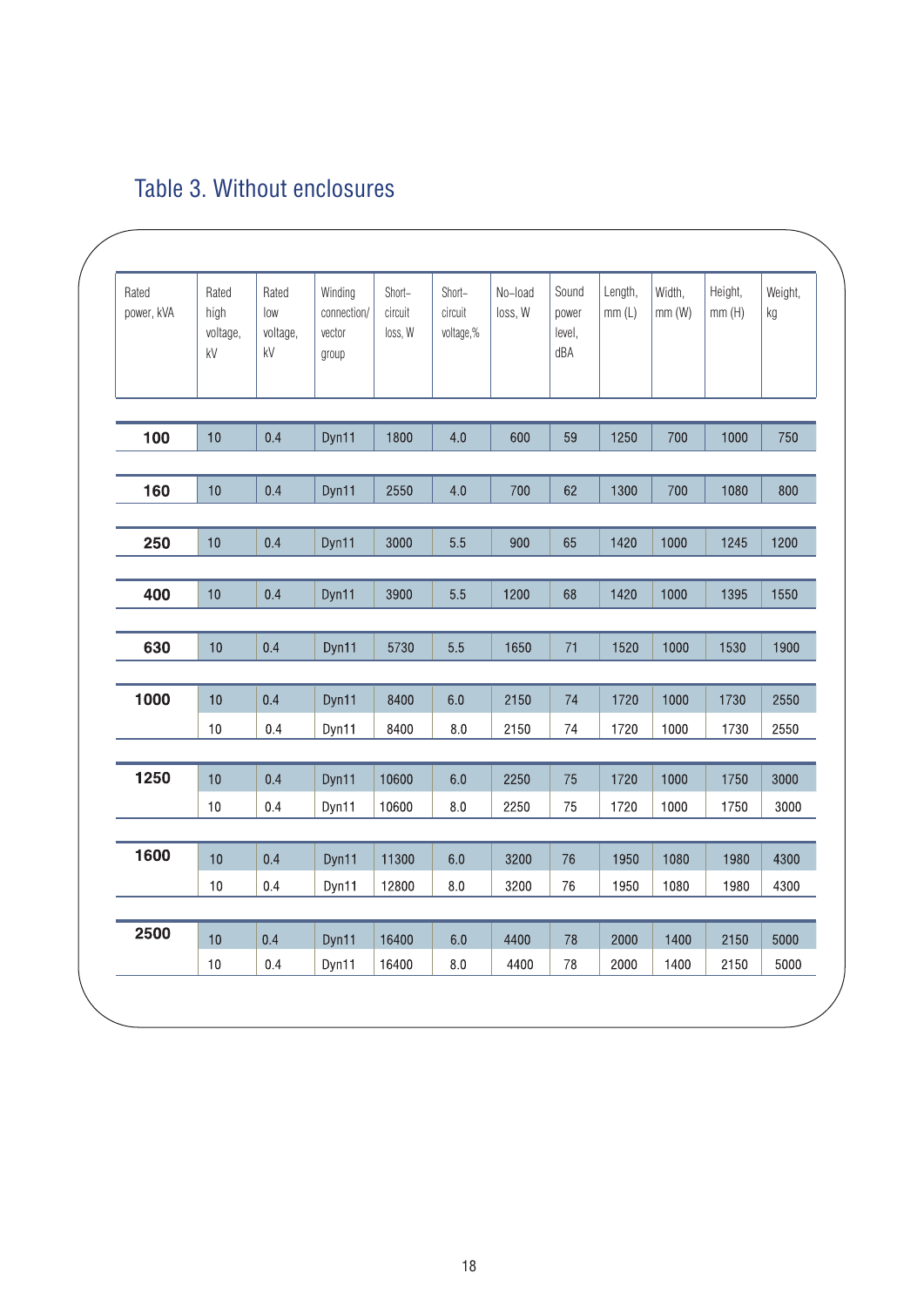#### Table 4. With enclosures

| Rated<br>power, kVA | Rated<br>high<br>voltage,<br>kV | Rated<br>low<br>voltage,<br>kV | Winding<br>connection/<br>vector<br>group | Short-<br>circuit<br>loss, W | Short-<br>circuit<br>voltage,% | No-load<br>loss, W | Sound<br>power<br>level,<br>dBA | Length,<br>mm(L) | Width,<br>mm(W) | Height,<br>mm(H) | Weight,<br>kg |
|---------------------|---------------------------------|--------------------------------|-------------------------------------------|------------------------------|--------------------------------|--------------------|---------------------------------|------------------|-----------------|------------------|---------------|
| 100                 | 10                              | 0.4                            | Dyn11                                     | 1800                         | 4.0                            | 600                | 59                              | 1350             | 1050            | 1400             | 850           |
| 160                 | 10                              | 0.4                            | Dyn11                                     | 2550                         | 4.0                            | 700                | 62                              | 1350             | 1050            | 1500             | 900           |
| 250                 | 10                              | 0.4                            | Dyn11                                     | 3000                         | 5.5                            | 900                | 65                              | 1660             | 1110            | 2165             | 1500          |
| 400                 | 10                              | 0.4                            | Dyn11                                     | 3900                         | 5.5                            | 1200               | 68                              | 1660             | 1110            | 2165             | 1705          |
| 630                 | 10                              | 0.4                            | Dyn11                                     | 5730                         | 5.5                            | 1650               | 71                              | 1750             | 1220            | 2130             | 2160          |
| 1000                | 10<br>10                        | 0.4<br>0.4                     | Dyn11<br>Dyn11                            | 8400<br>8800                 | 6.0<br>8.0                     | 2150<br>2150       | 74<br>74                        | 1950<br>1950     | 1220<br>1220    | 2130<br>2130     | 3150<br>3150  |
|                     |                                 |                                |                                           |                              |                                |                    |                                 |                  |                 |                  |               |
| 1250                | 10<br>10                        | 0.4<br>0.4                     | Dyn11<br>Dyn11                            | 10600<br>10600               | $6.0\,$<br>8.0                 | 2250<br>2250       | 75<br>75                        | 1950<br>1950     | 1220<br>1220    | 2130<br>2130     | 3550<br>3550  |
| 1600                | 10<br>10                        | 0.4<br>0.4                     | Dyn11<br>Dyn11                            | 11300<br>12800               | 6.0<br>$8.0\,$                 | 3200<br>3200       | 76<br>76                        | 2150<br>2150     | 1220<br>1220    | 2305<br>2305     | 4660<br>4660  |
|                     |                                 |                                |                                           |                              |                                |                    |                                 |                  |                 |                  |               |
| 2500                | 10<br>10                        | 0.4<br>0.4                     | Dyn11<br>Dyn11                            | 16400<br>16400               | 6.0<br>$8.0\,$                 | 4400<br>4400       | 78<br>78                        | 2260<br>2260     | 1620<br>1620    | 2420<br>2420     | 5500<br>5500  |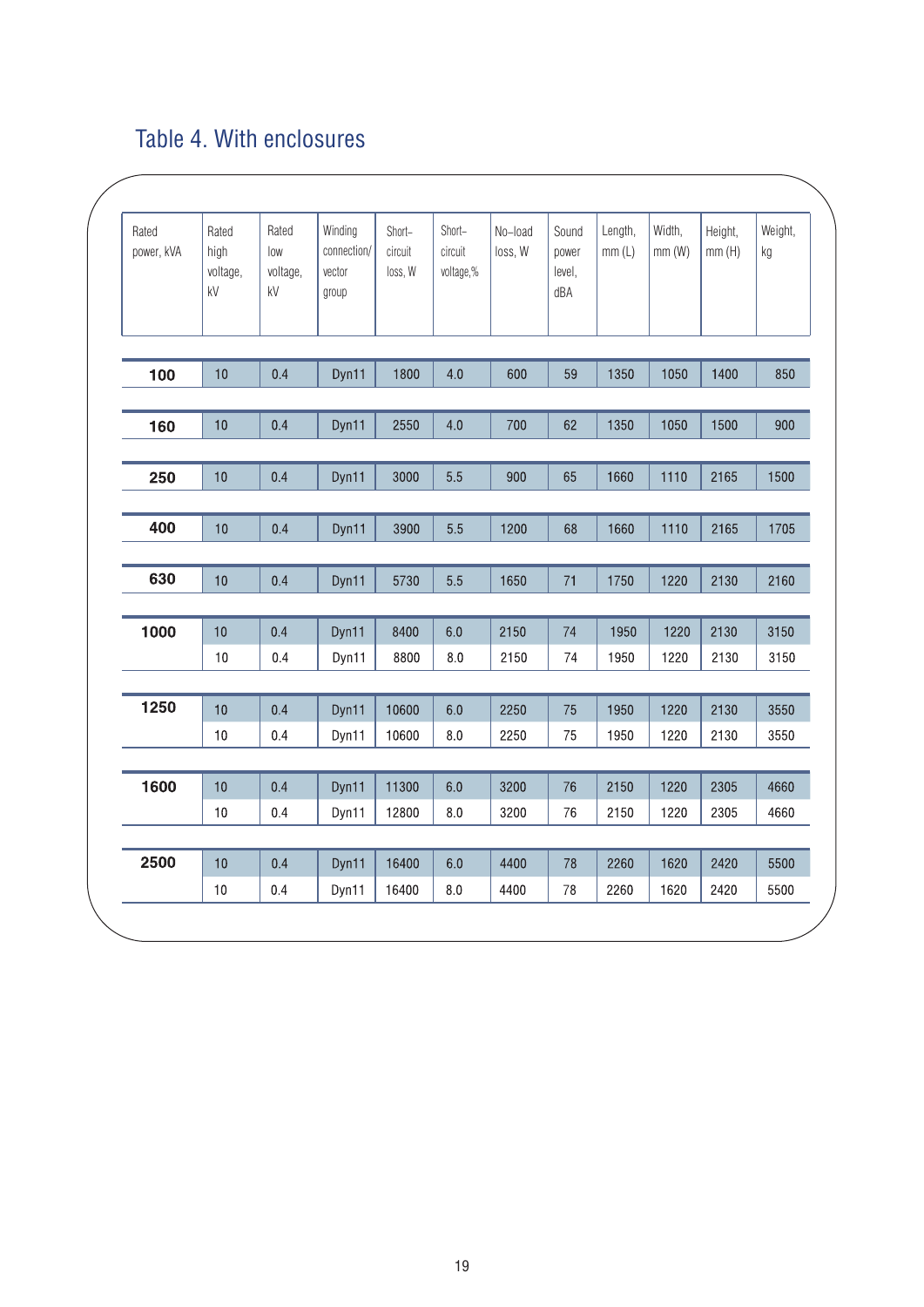#### Fig.2. Without enclosures



#### Fig.2. With enclosures